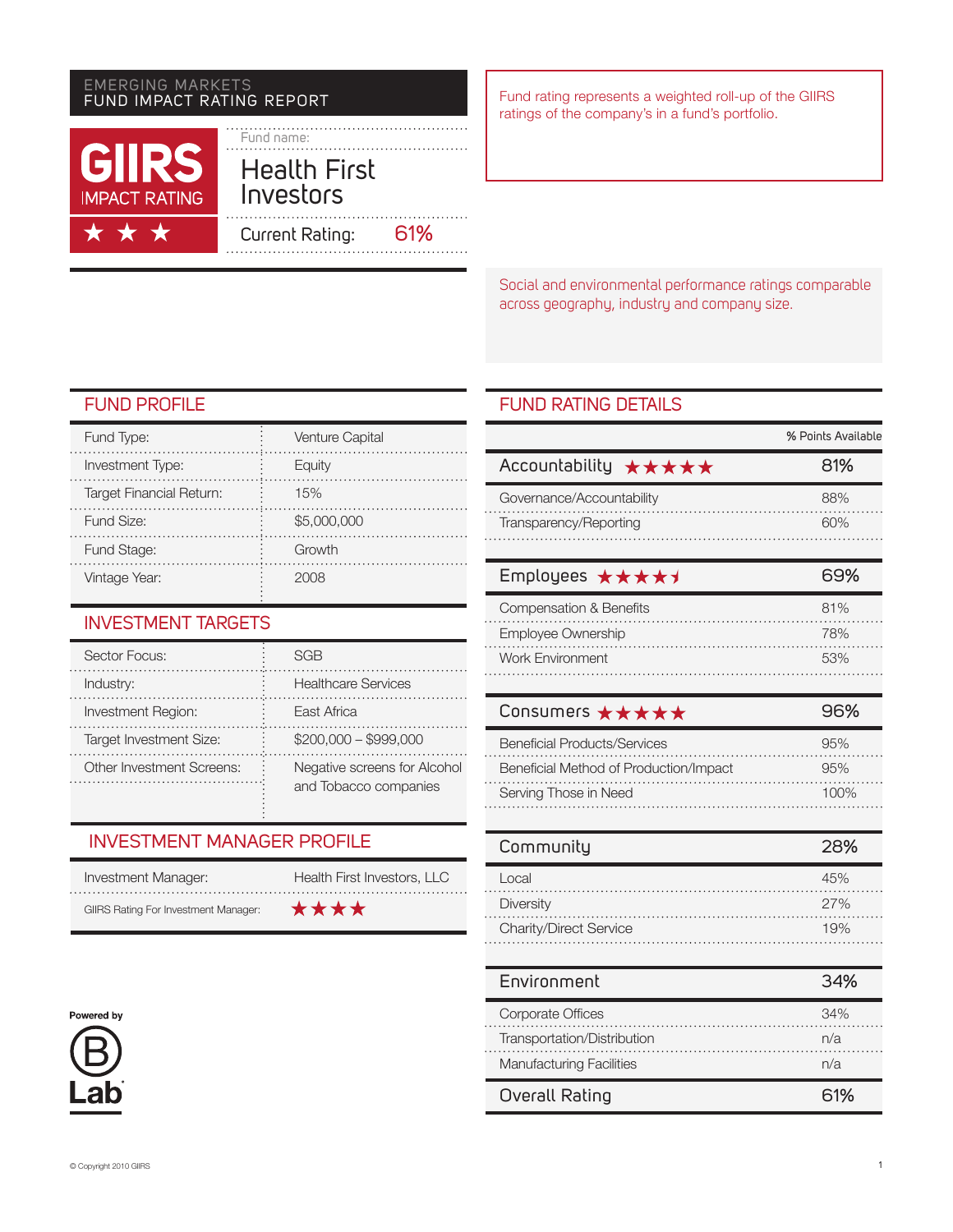### emerging markets FUND Impact Rating Report



This page will feature individual key performance metrics that investors tell us are their top priority in reviewing a fund's social and environmental performance.

To access the underlying performance data of a fund's portfolio companies an investor can subscribe to the GIIRS database.

On this page of the rating, the fund also has the opportunity to share their fund's stated mission and highlight metrics (both from within and outside the ratings system) that the fund wants to highlight showing how the fund's social and environmental performance reflects its stated mission.

### KEY PERFORMANCE INDICATORS

| Sector:                                                  | SGB       |
|----------------------------------------------------------|-----------|
| Jobs Growth (last year):                                 | 40%       |
| Wage Growth:                                             | 5%        |
| Revenue Growth:                                          | 15%       |
| Net Income Growth                                        | 18%       |
| Number of customers served:                              | 22,000    |
| Local Suppliers Supported:                               | 115       |
| % of Carbon Footprint Offset                             | 32%       |
| % of female patients served:                             | 85%       |
| Industry:                                                | Health    |
| % of health care facilities in low<br>income communities | 56%       |
| # of patients served annually                            | 2,500,000 |
| # of caregivers employed                                 | 5500      |

# FUND MISSION

Health First Investors, I LP seeks market rate investment opportunities with strong management teams that improve the private sector health care infrastructure in East Africa. We target companies that have proven revenue models and provide health care products and services to clientele in the first and second income quartile within their countries. By specifically targeting the health care sector, we believe that we can improve individuals' quality of life, longevity, and productivity.

### FUND Highlighted Mission Metrics

| % of rural clients:           | ഒറ% |
|-------------------------------|-----|
| % of low income clients:<br>. |     |
| % of first time patients:     | 20% |

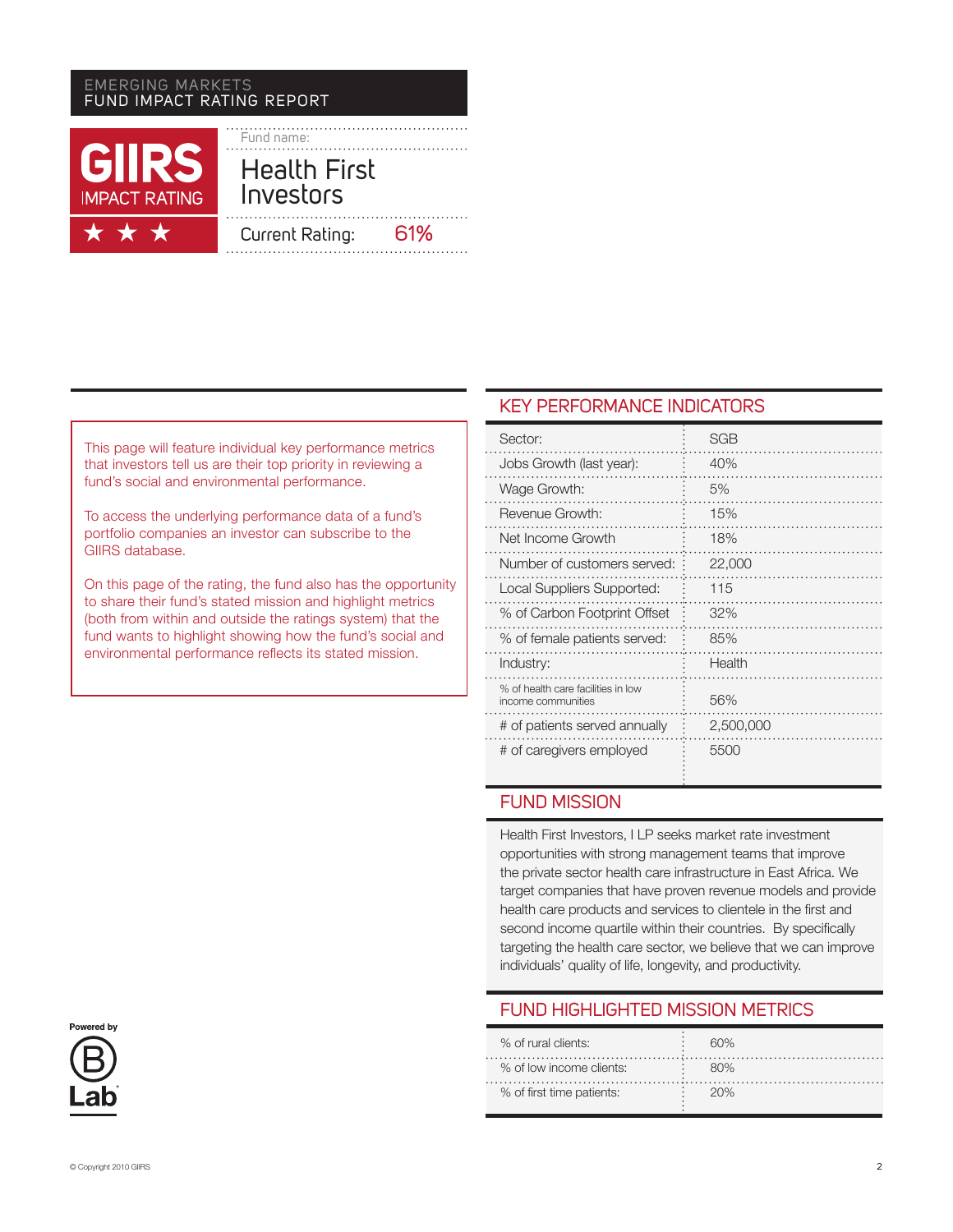# Fund name: Health First Investors Current Rating: 61% EMERGING MARKETS<br>FUND IMPACT RATING REPORT

Investors can use the charts to compare a fund's performance on the GIIRS Assessment with its peers' performance. Investors also have the option to subscribe to the GIIRS database to be able to conduct customized benchmarking on funds and companies vs. their peers on their overall rating, subcategory ratings, and answers to individual questions.

# Health First GIIRS Ratings vs. Peer GIIRS Ratings





- -O- Health First Investors I, LP Star Ratings
- -O- Peer Star Ratings in Peer SGB
- **-O-** Peer Star Ratings in the Health Sector

### CONSUMER RATING COMMUNITY RATING



**-O-** Fund Ratings

- -O- Peer SGB Star Ratings
- -O- Peer Star Ratings in the Health Sector

### Accountability Rating



- **-O-** Fund Ratings
- -O- Peer SGB Star Ratings
- **-O-** Peer Star Ratings in the Health Sector



- **C** Fund Ratings
- -O- Peer SGB Star Ratings
- **-O-** Peer Star Ratings in the Health Sector

### **EMPI OYFE RATING**



Powered by

**-O-** Fund Ratings

-O- Peer SGB Star Ratings

**-O-** Peer Star Ratings in the Health Sector

### Environment Rating



- **C** Fund Ratings
- -O- Peer SGB Star Ratings
- **-O-** Peer Star Ratings in the Health Sector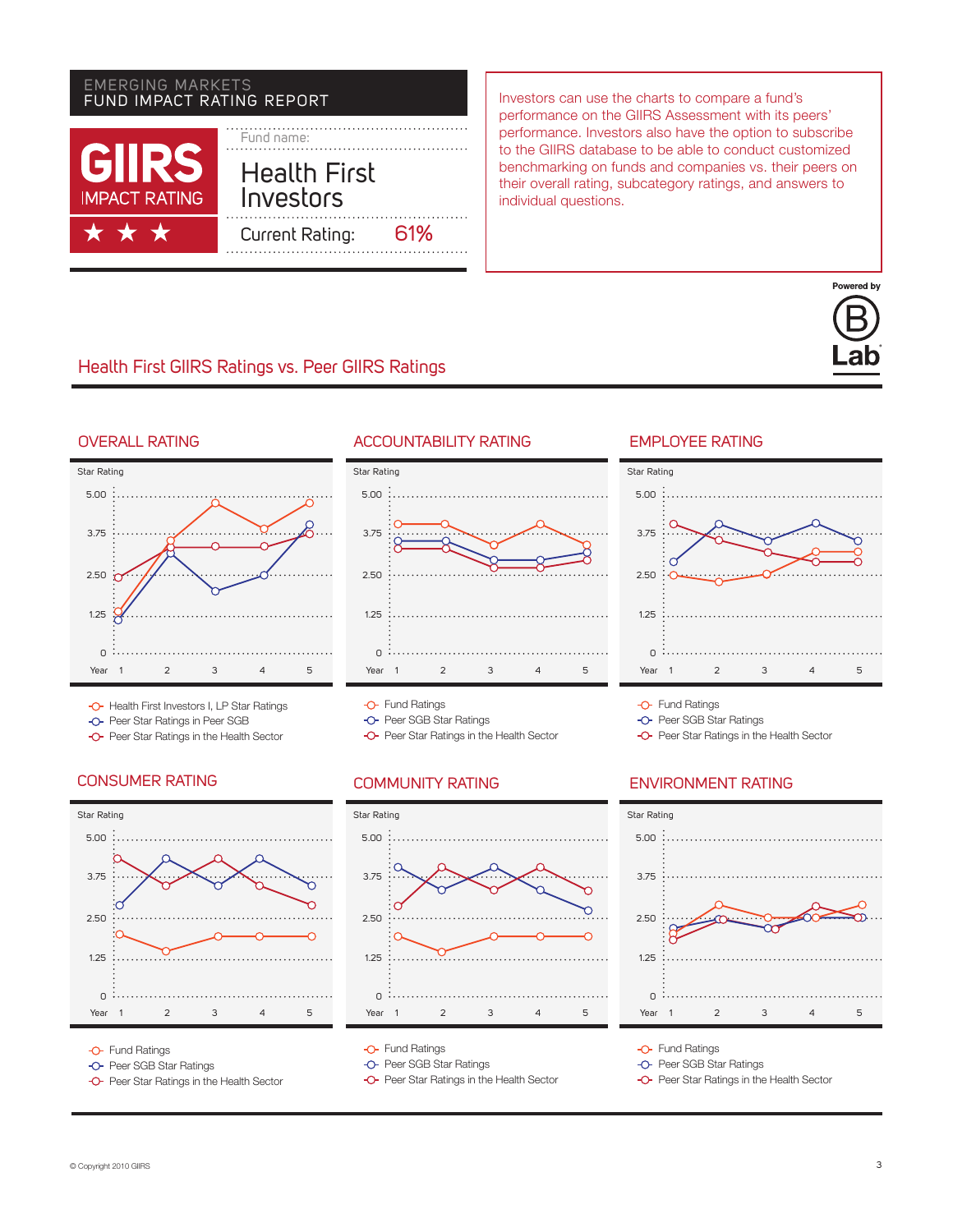### emerging markets FUND Impact Rating Report

| <b>GIRS</b><br><b>IMPACT RATING</b> | Fund name:<br><b>Health First</b><br>Investors |     |
|-------------------------------------|------------------------------------------------|-----|
| ***                                 | Current Rating:                                | 61% |

### Company Profile & Ratings Details



ab

Fund rating represents a weighted roll-up of the GIIRS ratings of the company's in a fund's portfolio.

# CURRENT INVESTMENTS

| Company Profile                  |                |                |         |                   |       |                                     | <b>Current GIIRS Ratings</b>     |            |                                        |  |      |                                                                                                                                                                   |          |       |                 |          |         |
|----------------------------------|----------------|----------------|---------|-------------------|-------|-------------------------------------|----------------------------------|------------|----------------------------------------|--|------|-------------------------------------------------------------------------------------------------------------------------------------------------------------------|----------|-------|-----------------|----------|---------|
| <b>Company Name</b>              | Location       | Industry:      | Sector: |                   |       | Revenue : Employees : Investement : | $(S)$ :<br>Date : Investment :   | Portfolio: |                                        |  |      | % of Fund : Investment : % of : : GIIRS : Score A Since : Leadership : Employee : Consumer : Community : Environemnt :<br>Type Ownership : : Score : Investment : | Rating : |       | Rating Rating : | Rating : | Rating: |
| <b>Primary Solutions</b>         | Tanzania :     | Health:        |         | SGB : \$250,000 : | 750 : |                                     | $1/8/08$ : \$500,000 :           | 20% :      | Equity: $20\%$ :                       |  | 70 : |                                                                                                                                                                   | 80% :    | 67% : | $50\%$ :        | 55% :    | 60%     |
| <b>Generics of Tomorrow</b>      | Tanzania :     | Health $\cdot$ |         | SGB: \$2,000,000: | 100:  |                                     | $5/8/05$ $\div$ \$750,000 $\div$ | $29\%$ :   | Equity $\frac{1}{2}$ 50% $\frac{1}{2}$ |  | 61:  | 5:                                                                                                                                                                | 72% :    | 46%   | $32\%$ :        | $85\%$ : | $80\%$  |
| <b>Health Food, Healthy Kids</b> | Uganda $\cdot$ | Health:        |         | SGB: \$450,000:   | 20:   |                                     | $7/8/04$ : \$350,000 :           | $14\%$ :   | Equity: $15\%$ :                       |  | 56:  |                                                                                                                                                                   | $40\%$ : | 50%   | 44% :           | $63\%$ : | 63%     |
| Average                          |                |                |         | $$900,000$ :      | 290:  |                                     | $\frac{1}{2}$ \$533,333          | $21\%$ :   | $28\%$ :                               |  | 62:  |                                                                                                                                                                   | $64\%$ : | 54%   | $42\%$ :        | 68% :    | 68%     |
| Total                            |                |                |         | \$2,700,000       | 870:  |                                     | \$1,600,00                       |            |                                        |  |      |                                                                                                                                                                   |          |       |                 |          |         |

### REALIZED INVESTMENTS

Company Profile Final GIIRS Ratings Investment: **Company Name** Location : Industry Sector : Revenue Employees Investement % of Fund  $\frac{1}{2}$ Exit : Leadership msumer : Community :<br>Rating : Rating : Environemnt (\$) Investment Exit Date GIIRS Score∆ Since Employee : Consumer<br>Rating : Rating  $Date:$ ÷ Investment : Rating Rating Portfolio Type : Rating : Type : Score : **Soap** : Ugand : Health : SGB : \$250,000 : 300 : 2/13/04 : \$250,000 : 10% : Debt 1/15/09 Acquisition : : 68 : 8 : 60% : 72% : 65% : 60% : 80% **Keep Mothers Safe** : Tanzania · Health · SGB · \$750,000 · 50 · 3/27/03 · \$700,000 · 27% · Equity ·11/14/0 ·Acquisition : 49 · 5 · 50% · 35% · 40% · 60% · 30% **Average \$475,000 \$475,000 \$475,000 \$475,000 \$475,000 \$49 \$49 \$49 \$49 \$49 \$47 \$59 \$47 \$59% \$49% \$59% \$60% \$59% Total \$950,000 \$950,000 350 \$950,000**